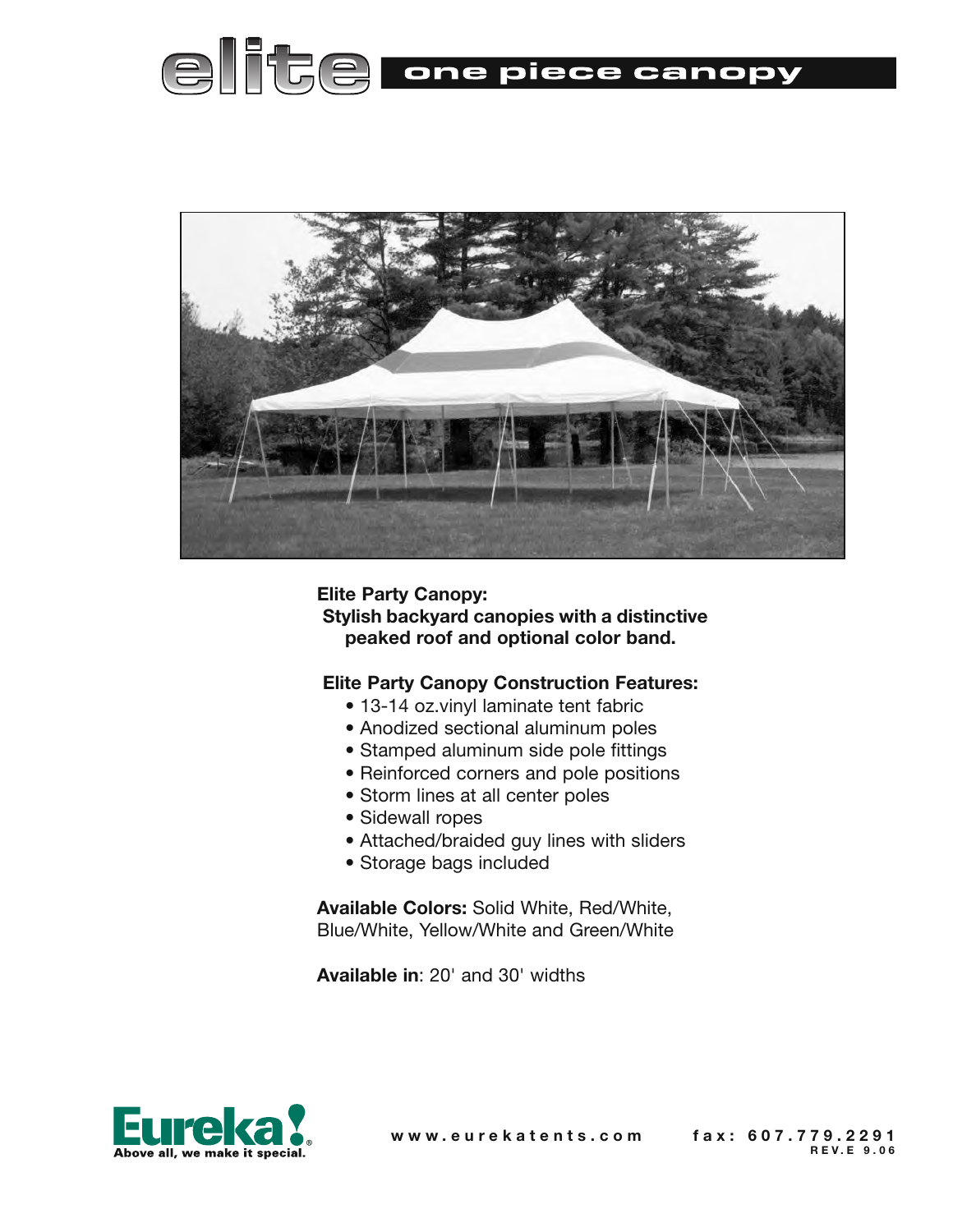

### **ASSEMBLY [ 20'x30' SHOWN ] :**

- 1. Inspect the site and make sure the area is level, free of utilities and overhangs. Unload poles and tent bundles.
- 2. Lay the canopy out, on a ground cloth, with the top side up. Stretch and square the fabric to remove slack. Pull the guy ropes out from the canopy. See fig.1.
	- Thread one of the guy ropes through a hole in a slider.
	- Thread the end of the rope through the remaining hole in the slider and tie a knot to secure. To work properly, the rope must enter slider from the same side each time- as illustrated. Repeat with remaining guy ropes and sliders. See fig.2.
- **3.** Drive the stake 4' out and at a slight angle away from the canopy. Stake the corners first, using two stakes placed at 90˚ from each corner. See fig.1. Continue staking until all guy ropes are at 4'. Be sure to leave enough slack in the guy ropes to raise the poles. Additional stakes will be necessary in soft soil conditions or whenever stakes pull up from the ground.
- 4. If using aluminum poles, assemble them making sure each snap button is secured.
- 5. Install the side poles from the underside of the canopy. Insert pole pins up through both the grommet and the aluminum fitting. See fig.3. Stand the poles up at a 60˚ angle with their base toward the center of the tent. Set the corner poles first, then the side poles. See fig.4.



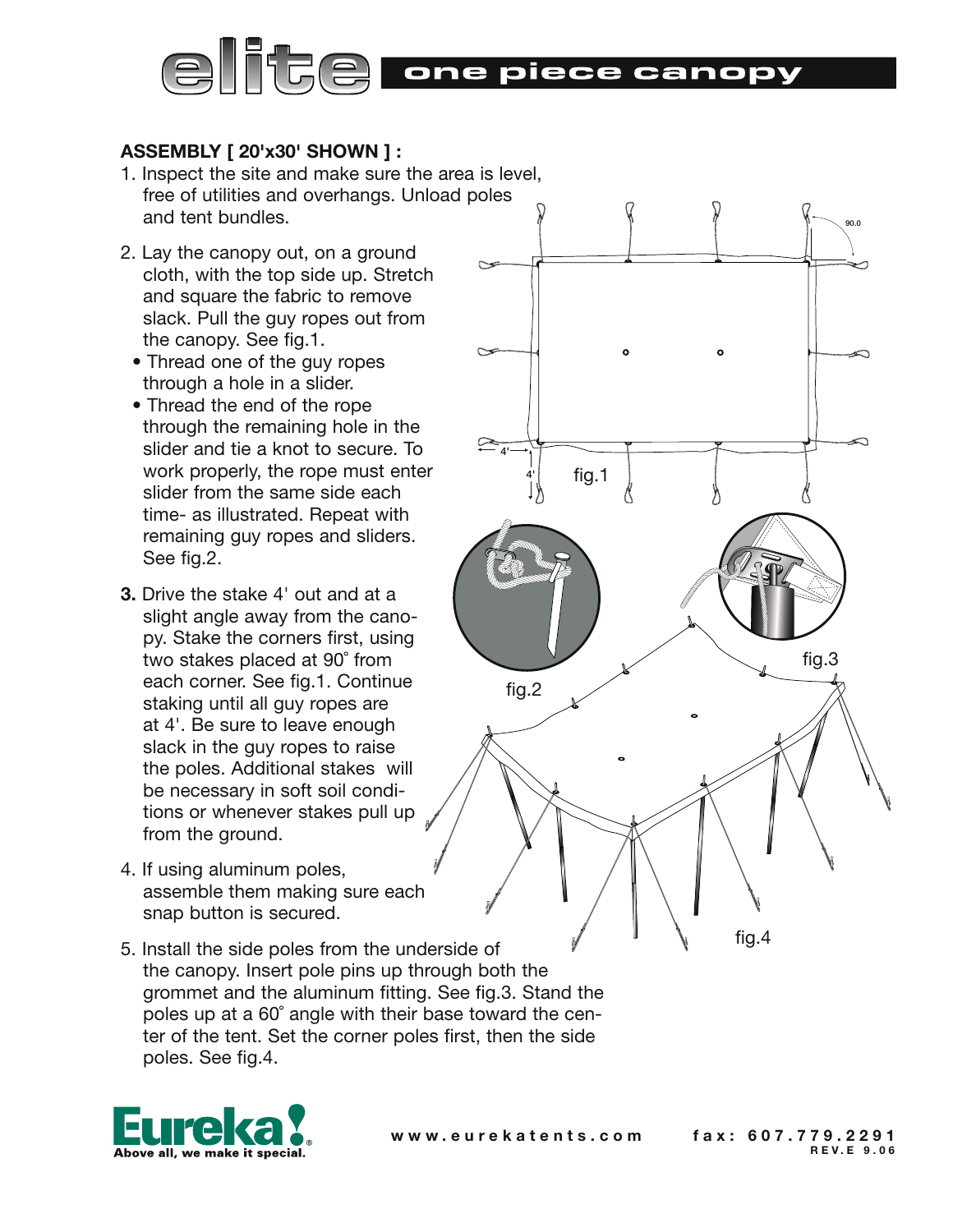## TSE EI one piece canopy

- 6. With the perimeter poles set, walk under the tent and insert center pole pin into the grommet at the top of the canopy. With this pin in place, lift and push the pin end skyward and the center pole base toward center of tent to raise the pole and canopy.
- If your tent has multiple center poles, the first pole base should be angled at 45˚ to center. Stake the base of this pole so that it does not slip. Raise the remaining center poles. When you have reached the 45˚ angles, stake each pole. Return to the first center pole and adjust to almost vertical. Adjust the other poles to almost vertical until all center poles are raised and adjusted.
- With all center poles almost vertical, bring them into line. Have someone stand at one end of the tent. Align each center pole as directed by that person. Then align each center pole from the sides of the tent. See fig.5.
- 7. If the top of the center pole appears to be leaning toward one end:
- Tighten guy ropes and straighten side poles, at the end opposite the lean, to pull the center pole back to true.
- Then straighten and adjust the guy ropes at the other end. Be careful, do not pull the center pole out of alignment.
- When center poles appear vertical, adjust opposing end side poles simultaneously to avoid drawing the entire tent toward one side or the other. After end side poles are adjusted and guy ropes are secured, repeat down the length of the tent. Again, avoid pulling or drawing entire tent to one side or the other.
- Tie jump ropes to the side poles to secure. To prevent the canopy from lifting the center poles, drive a stake into the ground near the base of the center poles. Tie a jump rope around the pole and to the stake. See fig. 6.

fig.5

fig.6

- 8. If using sidewalls, clip the sidewalls to the valance rope. Sidewalls overlap approximately 2'. Buckle the ends to insure complete enclosure.
- **NOTE:** Severe weather can damage tents. If severe weather is expected, take down the tent and store in a safe area.

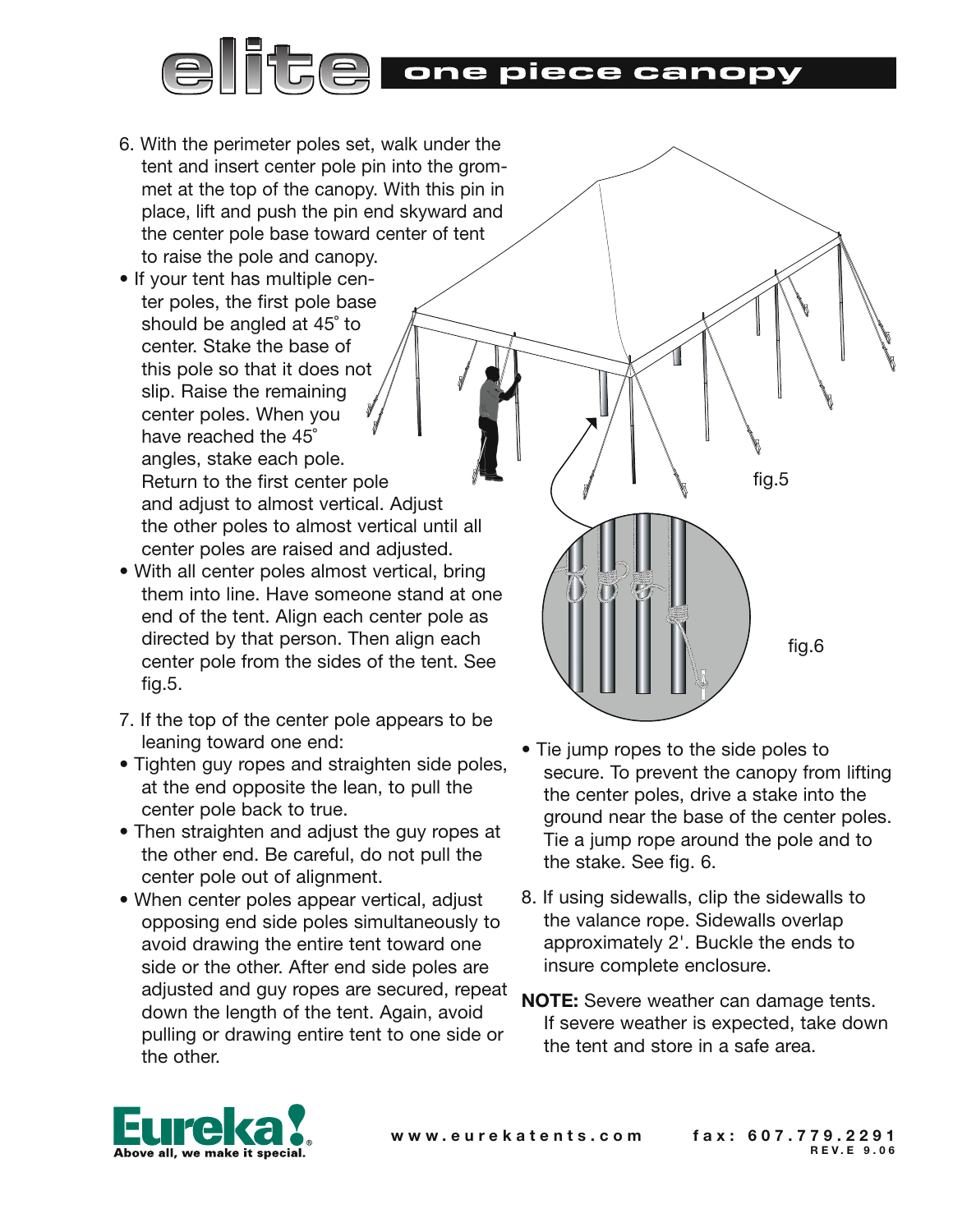# **elite** one piece canopy

### **PARTS & ASSEMBLIES**

| <b>DESCRIPTION</b>                                                   | <b>QNTY</b>  | <b>PRODUCT</b><br><b>CODE</b> | <b>DESCRIPTION</b>                        | <b>QNTY</b> | <b>PRODUCT</b><br><b>CODE</b> |
|----------------------------------------------------------------------|--------------|-------------------------------|-------------------------------------------|-------------|-------------------------------|
|                                                                      |              |                               |                                           |             |                               |
| 20x20 1 PC Vin Hd Ftng<br>2408230                                    |              |                               | 30x40 1 PC Vinyl                          |             | 2408520                       |
| 20x20 1 PC Blockout Hd Ftng 2408231                                  |              |                               | 30x40 1 PC Blockout                       |             | 2408510                       |
| 20x20 1 PC Vinyl                                                     |              | 2408220                       | 2 PC 18' Alum C.P.                        | $2^{\circ}$ | 2470806                       |
| 20x20 1 PC Blockout                                                  |              | 2408210                       | 7' 1.75 Alum S.P.                         | 18          | 2470128                       |
| 20x20 Pole Set                                                       | $\mathbf{1}$ | 2408431                       | 36" Nailheads                             | 24          | 2470126                       |
| [inc. 8- 7' Side Poles - 1.75" Heavy Duty]                           |              |                               |                                           |             |                               |
| 2 PC 14' Alum C.P.                                                   | $\mathbf{1}$ | 2470137                       | 30x60 1 PC Vinyl                          |             | 2408720                       |
| 24" Steel Stakes                                                     | 13           | 2470002                       | 30x60 1 PC Blockout                       |             | 2408710                       |
|                                                                      |              |                               | 2 PC 18' Alum C.P.                        | 3           | 2470806                       |
| 20x30 1 PC Vin Hd Ftng                                               |              | 2408330                       | 7' 1.75 Alum S.P.                         | 24          | 2470128                       |
| 20x30 1 PC Blockout Hd Ftng 2408331                                  |              |                               | 36" Nailheads                             | 31          | 2470126                       |
| 20x30 1 PC Vinyl                                                     |              | 2408320                       |                                           |             |                               |
| 20x30 1 PC Blockout                                                  |              | 2408310                       |                                           |             |                               |
| 20x30 Pole Set                                                       | 1            | 2408432                       | NOTE: Also available with red, blue, yel- |             |                               |
| [inc. 10- 7' Side Poles - 1.75" Heavy Duty]<br>low and green stripes |              |                               |                                           |             |                               |
| 2 PC 14" 2.50 Alum C.P. 2                                            |              | 2470137                       |                                           |             |                               |
| 24" Steel Stakes                                                     | 16           | 2470002                       |                                           |             |                               |
| 2408440<br>20x40 1 PC Vin Hd Ftng                                    |              |                               |                                           |             |                               |
| 20x40 1 PC Blockout Hd Ftng<br>2408441                               |              |                               |                                           |             |                               |
| 20x40 1 PC Vinyl                                                     |              | 2408420                       |                                           |             |                               |
| 20x40 1 PC Blockout                                                  |              | 2408410                       |                                           |             |                               |
| 20x40 Pole Set                                                       | 1            | 2408433                       |                                           |             |                               |
| [inc. 12- 7' Side Poles - 1.75" Heavy Duty]                          |              |                               |                                           |             |                               |
| 2 PC 14' 2.50 Alum C.P. 3                                            |              | 2470137                       |                                           |             |                               |



24" Steel Stakes 19 2470002

www.eurekatents.com fax: 607.779.2291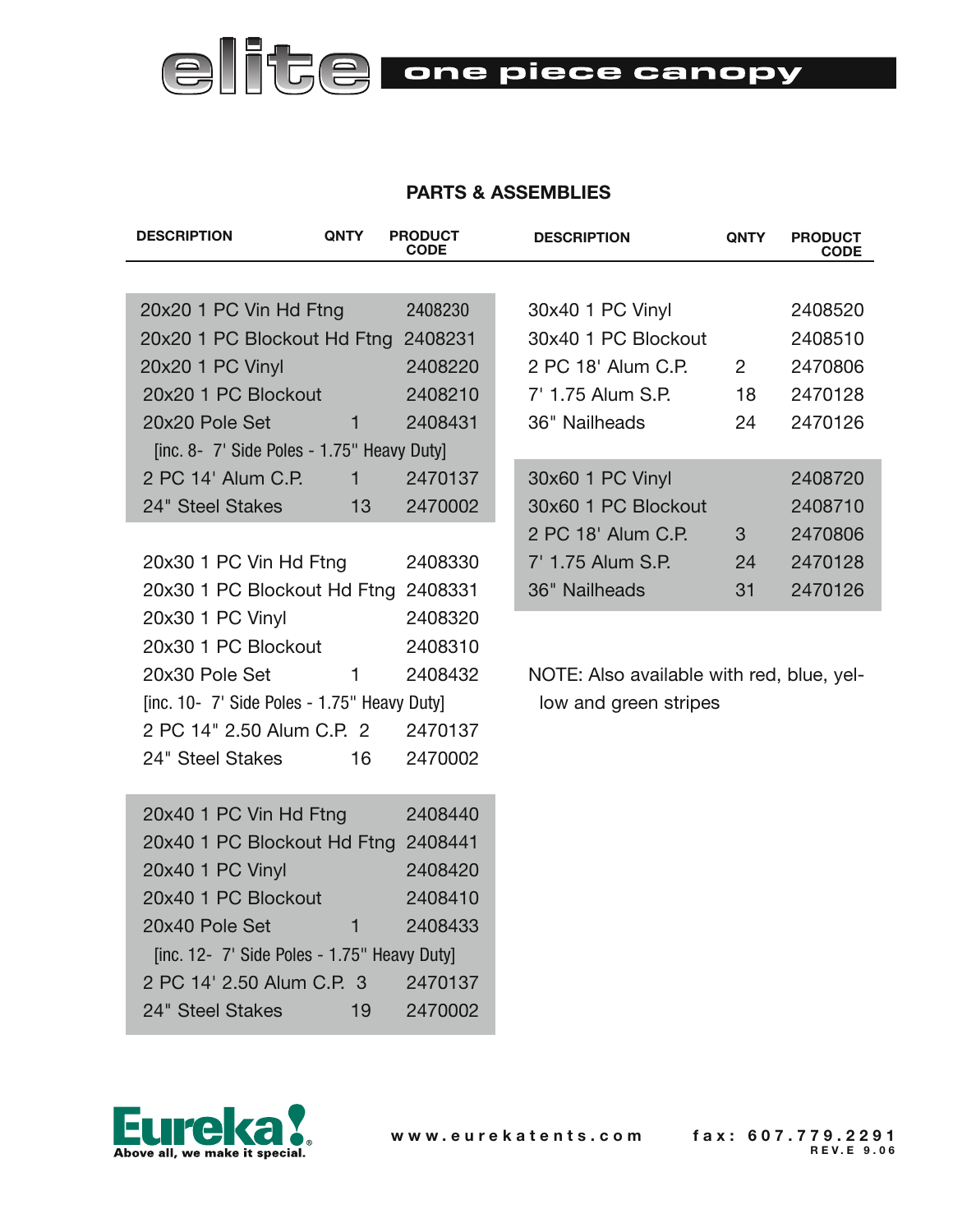





www.eurekatents.com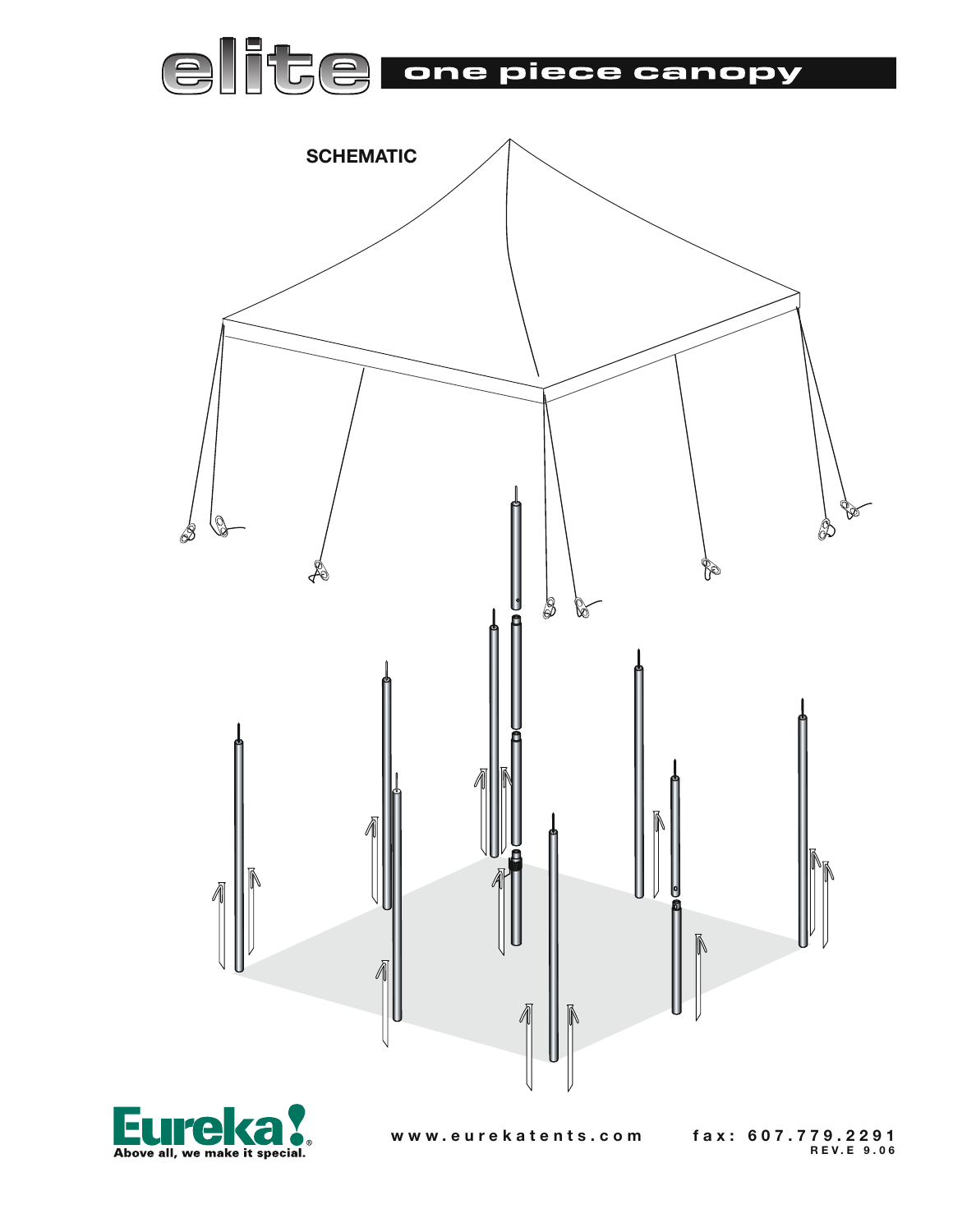

### **20' X 20' WITH 7' SIDES**



![](_page_5_Picture_3.jpeg)

www.eurekatents.com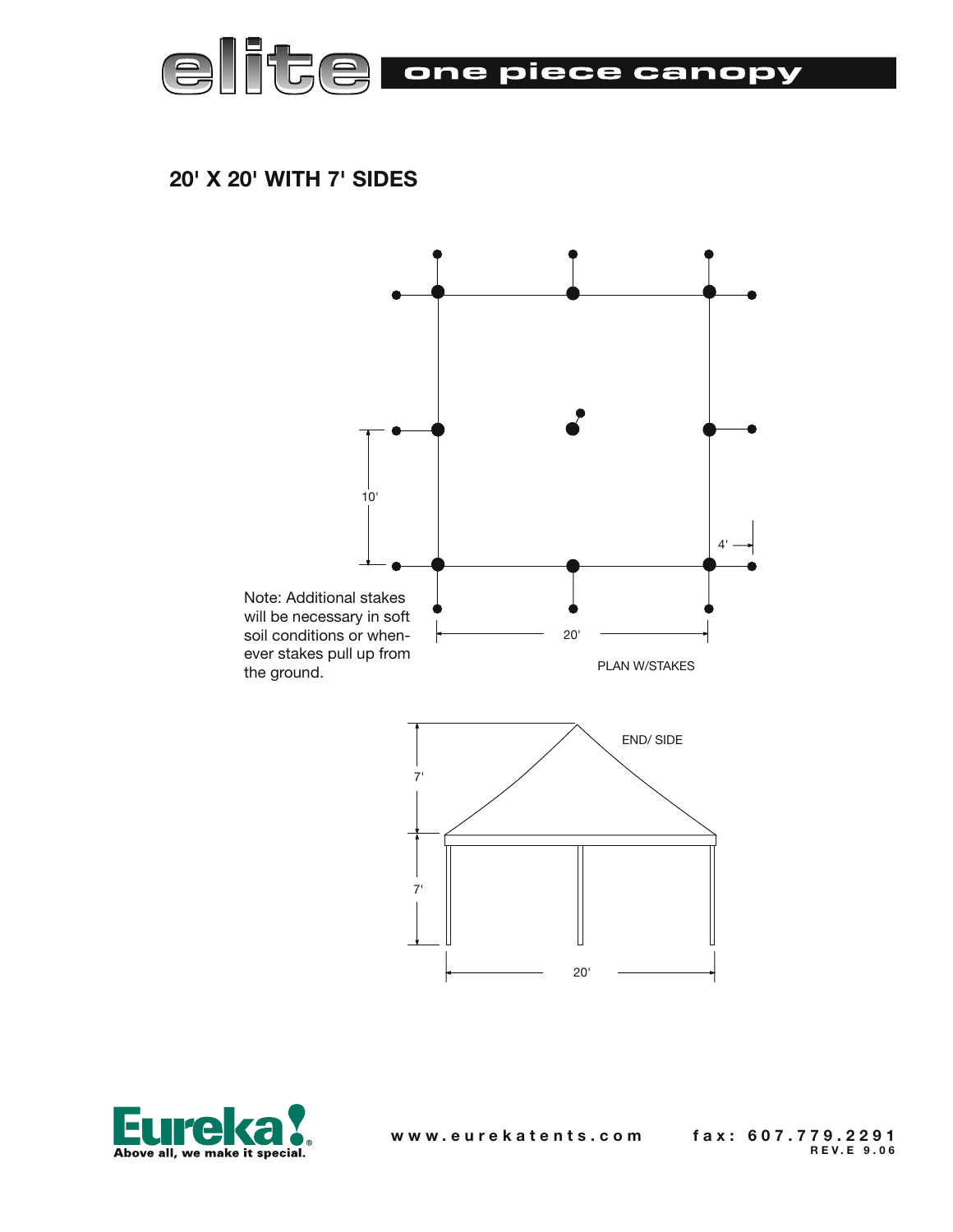![](_page_6_Picture_0.jpeg)

 **20' X 30' WITH 7' SIDES**

![](_page_6_Figure_2.jpeg)

![](_page_6_Picture_3.jpeg)

www.eurekatents.com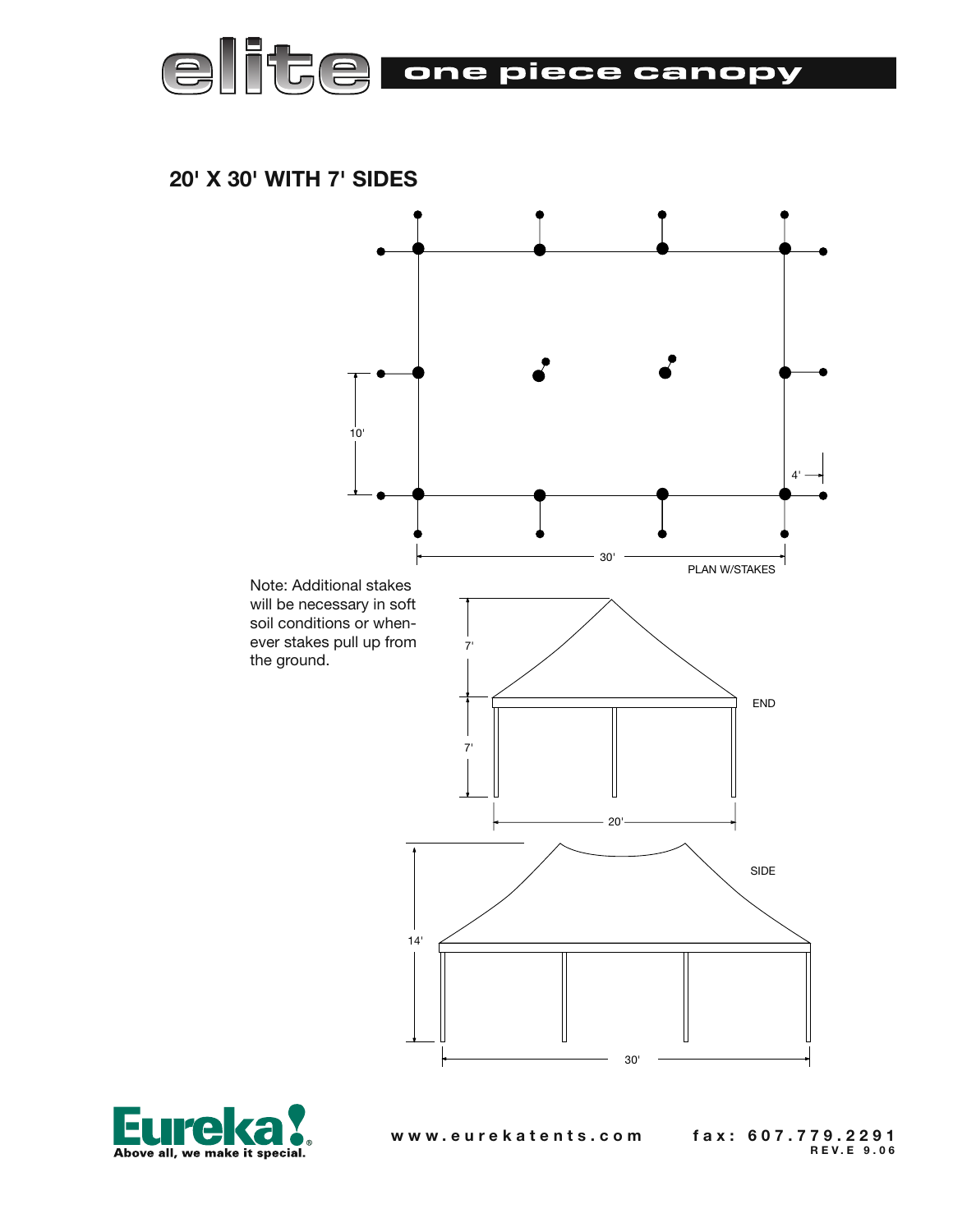![](_page_7_Picture_0.jpeg)

 **20' X 40' WITH 7' SIDES**

![](_page_7_Figure_2.jpeg)

![](_page_7_Picture_3.jpeg)

www.eurekatents.com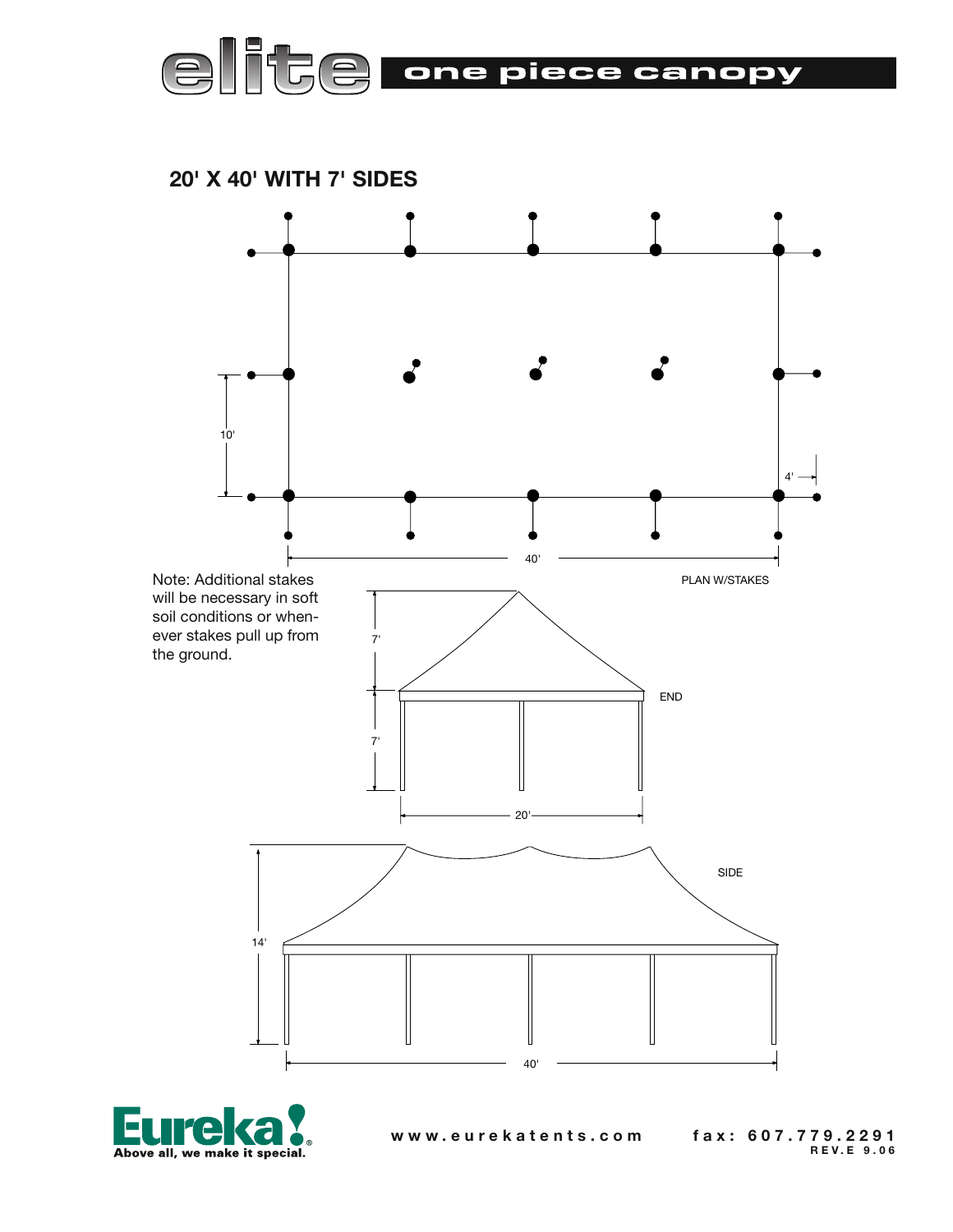![](_page_8_Picture_0.jpeg)

 **30' X 30' WITH 7' SIDES**

![](_page_8_Figure_2.jpeg)

![](_page_8_Picture_3.jpeg)

www.eurekatents.com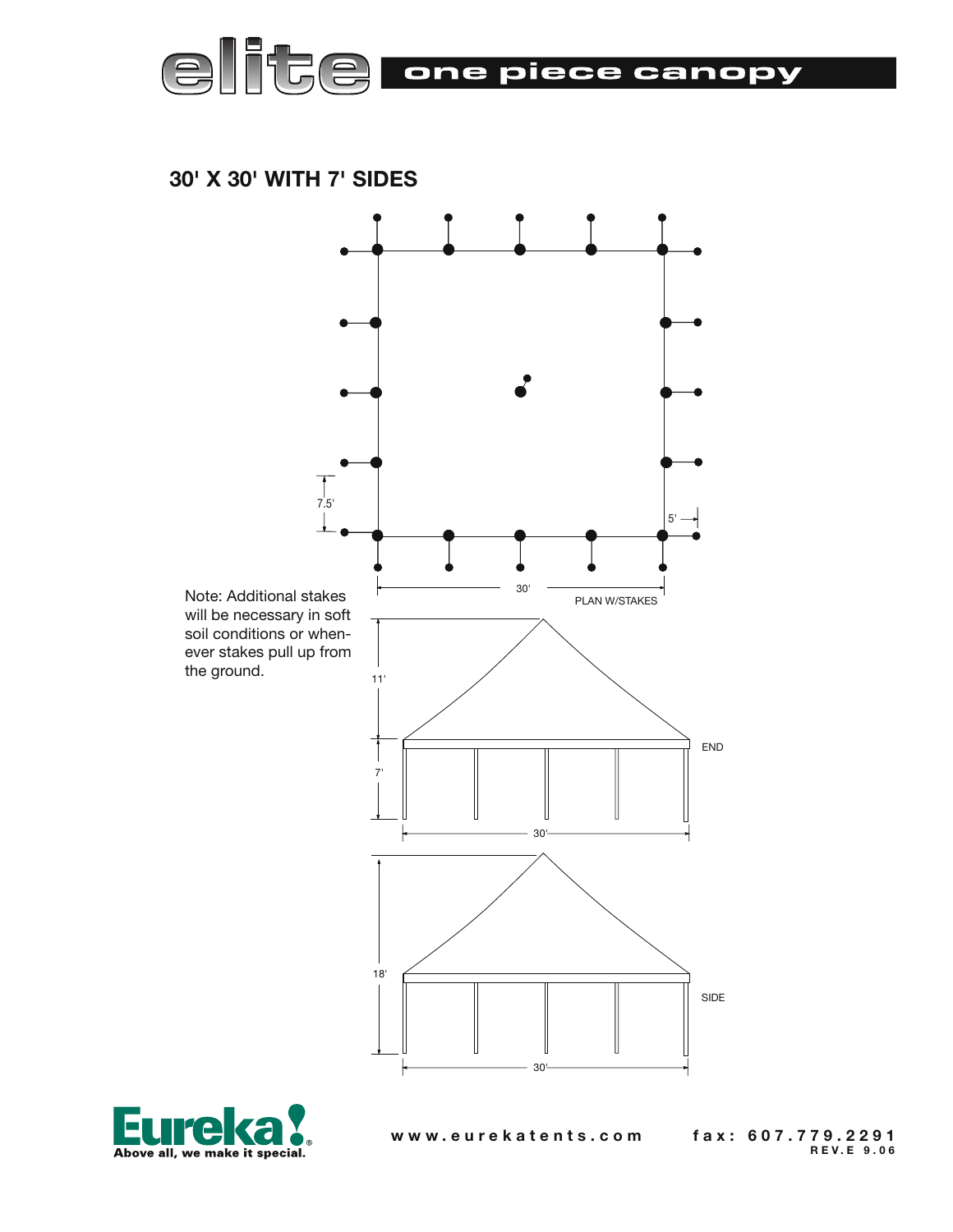![](_page_9_Picture_0.jpeg)

 **30' x 40' WITH 7' SIDES**

![](_page_9_Figure_2.jpeg)

![](_page_9_Picture_3.jpeg)

www.eurekatents.com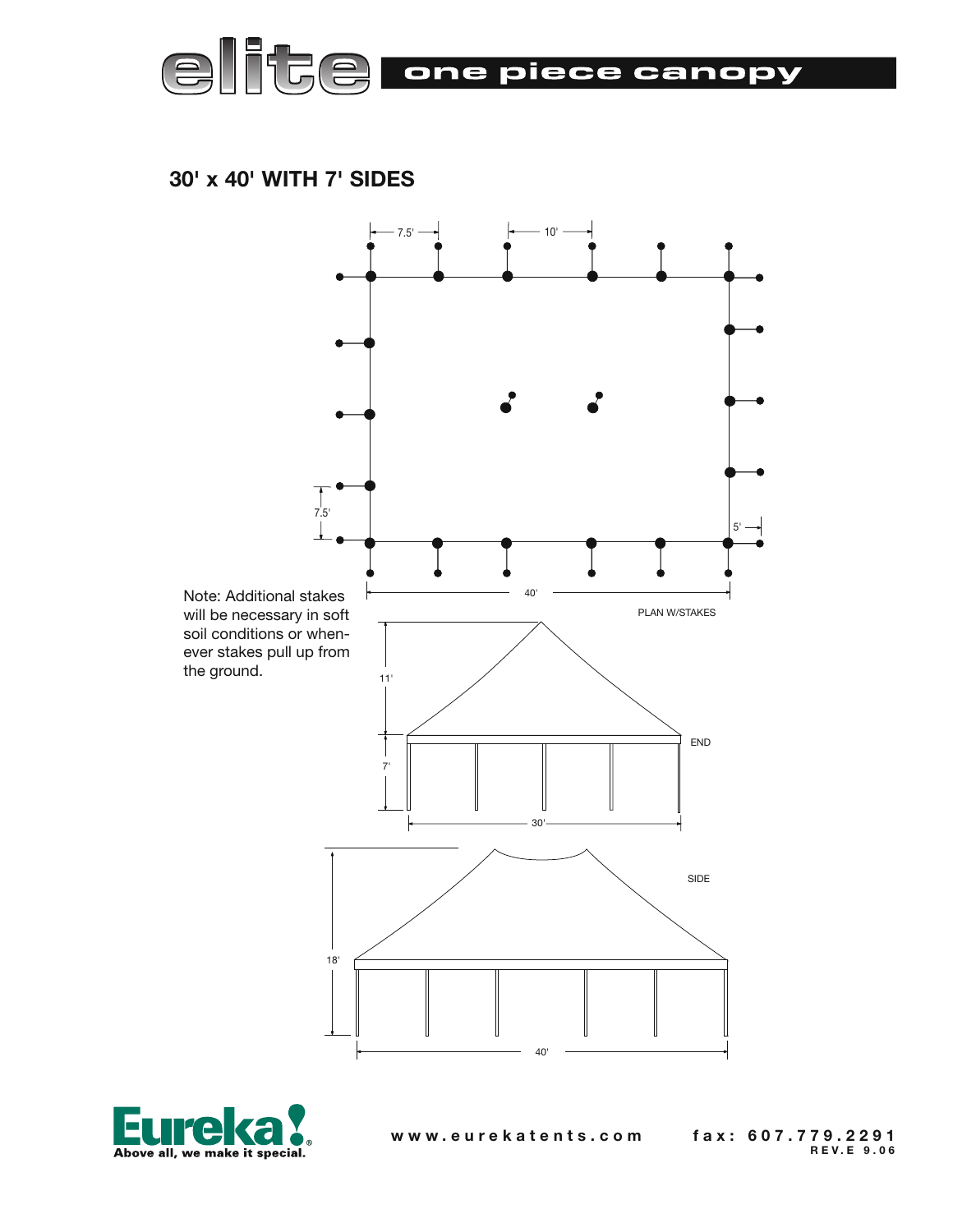![](_page_10_Picture_0.jpeg)

 **30' x 45' WITH 7' SIDES**

![](_page_10_Figure_2.jpeg)

![](_page_10_Picture_3.jpeg)

www.eurekatents.com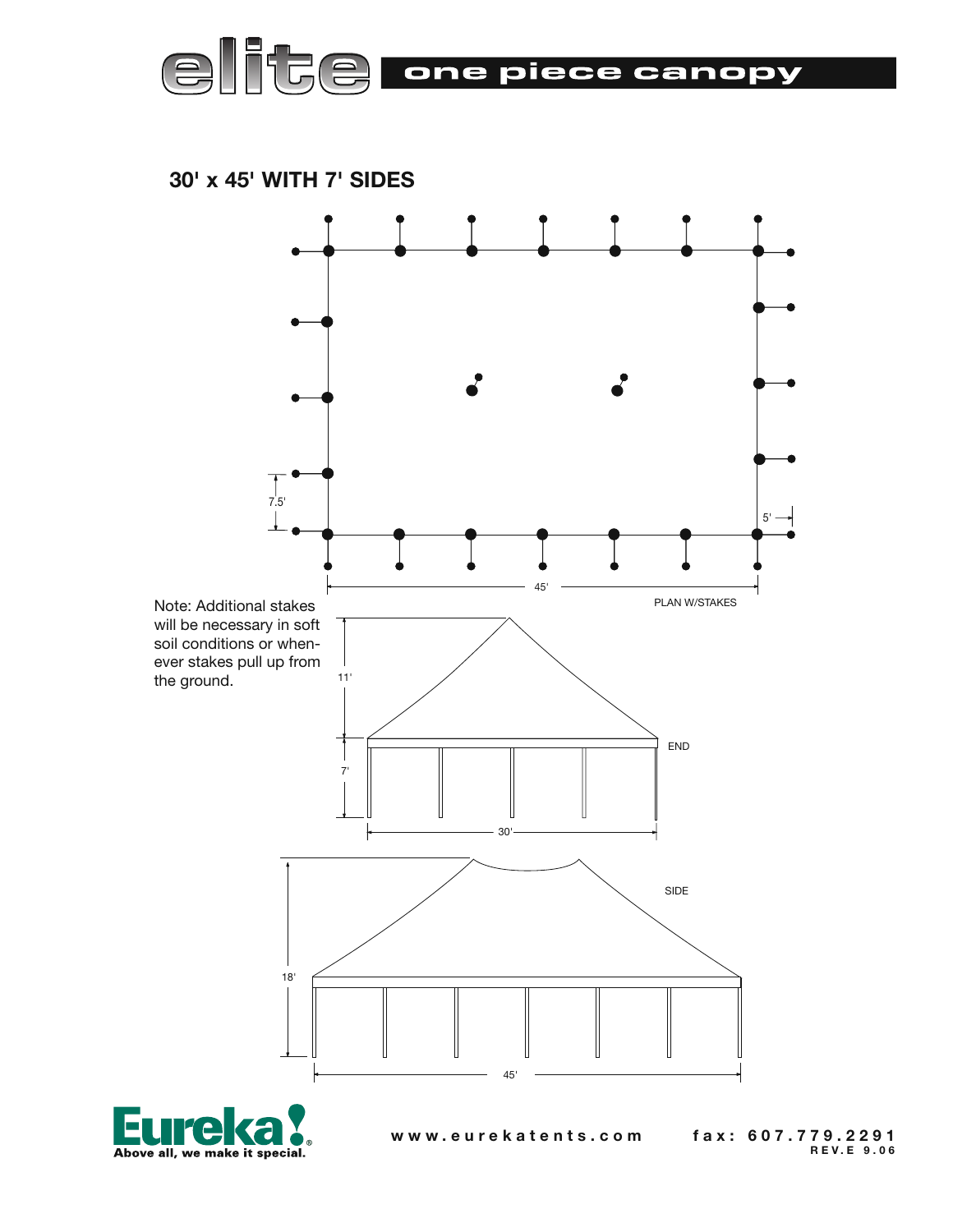![](_page_11_Picture_0.jpeg)

 **30' x 50' WITH 7' SIDES**

![](_page_11_Figure_2.jpeg)

Е Above all, we make it special.